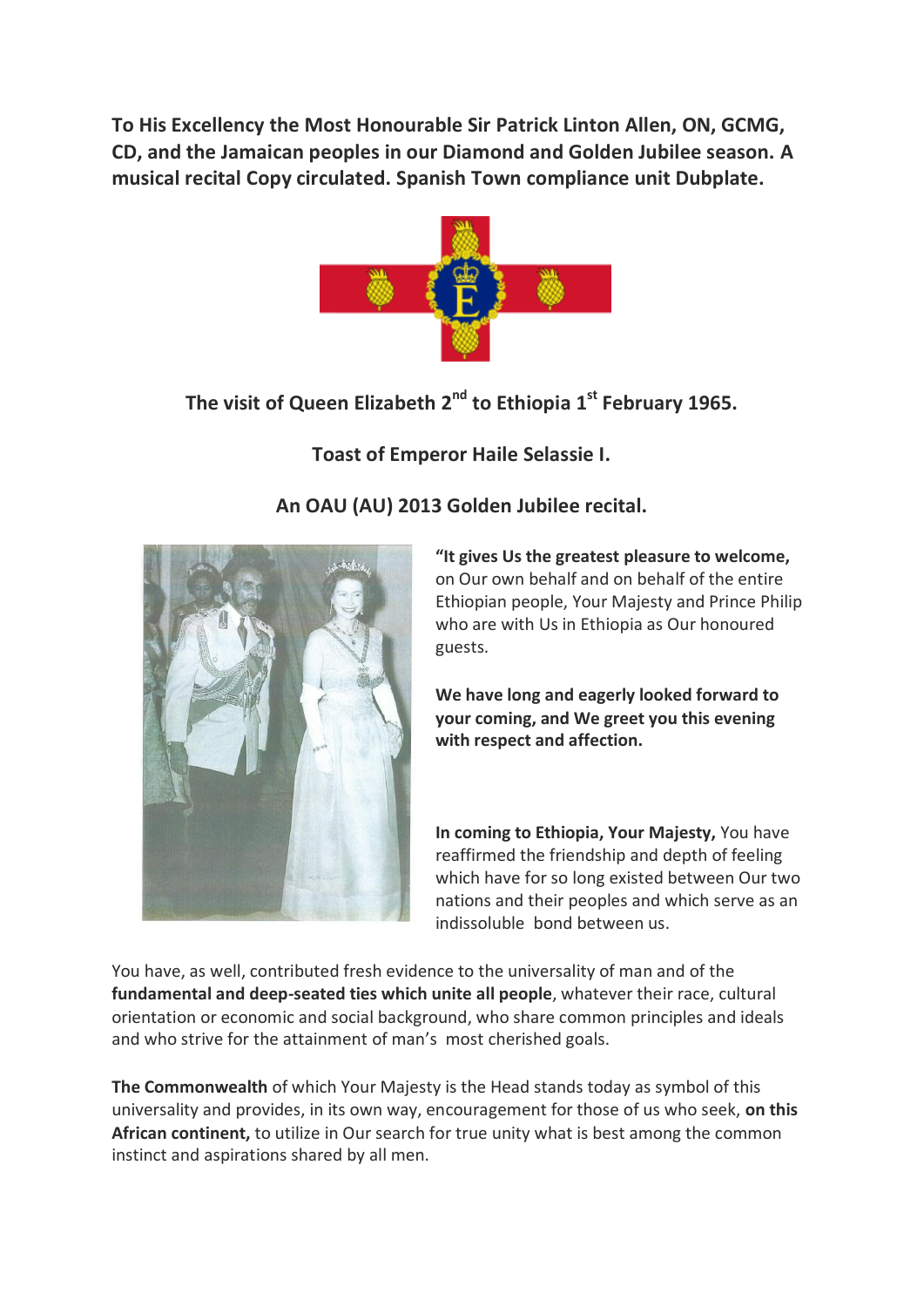**The Ethiopian and British peoples and Governments are old friends.** Contacts between us stretch back many years. Our friendship was cemented and rendered indissoluble during the unhappy years in which Ethiopians, abandoned to the aggressor, struggled against overwhelming odds, first, to preserve their nation's independence, and later, to free it from the despot's heel.

We personally cherish mixed emotions concerning those years. From **1936 to 1941,** separated from Our people, exiled in a strange land while We laboured to muster sympathy and support for Ethiopia's cause, We were received by the British people with a warmth which nourished and strengthened Our will.

And when, finally, the just God called the tyrant aggressor to account, soldiers of many lands marching under the British flag, fought side by side with Our patriots for the liberation of the subjugated and the triumph of justice and liberty over tyranny and oppression.

**Today, Ethiopia looks to the British as staunch and firm friends in the struggle being waged throughout the world against poverty, ignorance and want.**

## **Cultural Ties**

Throughout the years, Ethiopia has enjoyed and benefitted from the interest of British scholars and friends who have sought to know our country well and to convey to the world from which our nation was so long isolated a true sense of the richness of our life and the diversity of our culture.

#### **As this knowledge has been diffused, Ethiopia has been helped to emerge proudly to play a fuller role in international affairs.**

It is upon this knowledge and understanding that we have sought to build the international unity of the spirit which today constitutes the most important force for good in the search for a lasting world peace and a decent way of life for humanity.

With the raising of all men to their rightful dignity and honour as individuals, they will be able to regard their fellows, of whatever nation, of whatever race, of whatever religious, linguistic or historical tradition, as equals, without jealousy, without fear, without undue pride.

The British people are united with us in this field and we are confident that they will continue to lend their unstinting efforts in the accomplishment of the immense task which, together with other people of good will, they have joined their efforts.

**Your Majesty, during Your Reign, which commenced in an African country only a little distance to the South, You have carried forward gloriously the traditions of Your lineage and brought new honour to the Throne which You occupy.**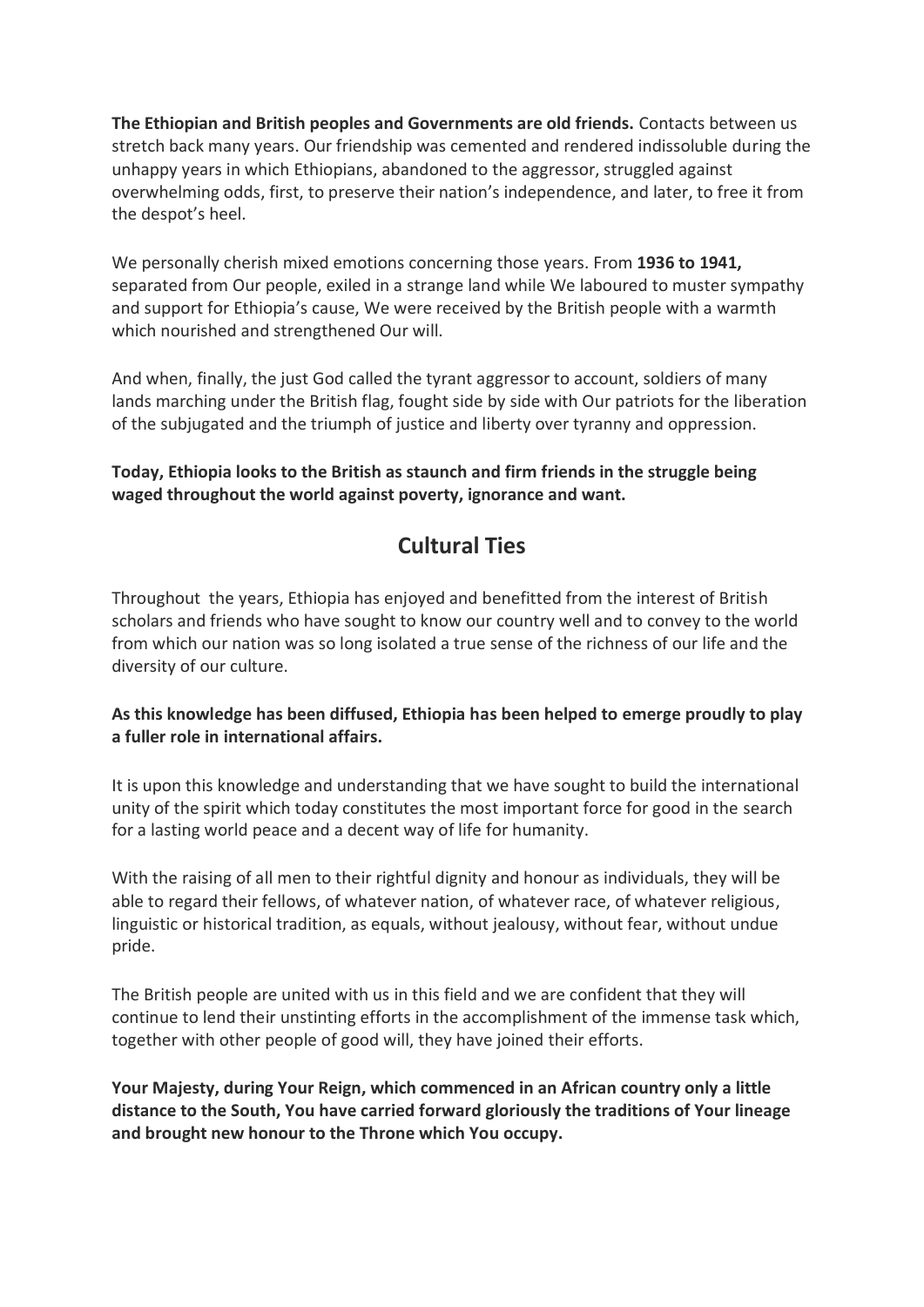**Your Majesty personally enjoys today the respect, the admiration and the affection of all peoples to whom Britain serves as the symbol of indomitability in adversity, of courage when confronted by danger, of dignity and resolve when threatened with defeat, and magnanimity and generosity in victory.**

We shall never forget the warm and friendly reception accorded to Us by the British people during Our state visit a decade ago.

Similarly, We trust that your stay with us will be pleasant. We hope that you will carry away with you deep and abiding memories of Our nation and its people.

We ask all here assembled now to join Us in a toast to the continued friendship between the British and Ethiopian peoples, to the growth in prosperity and well-being of the British nation, to the health, **long life and personal happiness of Her Majesty the Queen and Prince Philip, Duke of Edinburgh.**

Feb  $1<sup>st</sup>$  1965.

### **The Jamaica (Constitution) Order in Council 1962**

**At the Court at Buckingham Palace, the 23rd day of July, 1962** 



**Her Majesty, by virtue and in exercise of the powers in that behalf by subsection (1) of section 5 of the West Indies Act, 1962 or otherwise in Her vested, is pleased, by and with the advice of Her Privy Council, to order, and it is hereby ordered, as follows:-**

> **First Schedule OATHS**

**Oath of Allegiance**

**I \_\_\_\_\_\_\_\_\_\_\_\_\_\_\_\_\_\_\_\_\_\_\_\_\_\_\_\_\_\_\_\_\_\_\_\_\_\_\_\_\_\_\_\_\_\_\_\_\_\_\_\_\_\_, do swear that I will be faithful and bear true allegiance to Her Majesty Queen Elizabeth II, Her Heirs and Successors, according to law. So help me God.** 

**Oath for the due execution of the office of Governor-General.**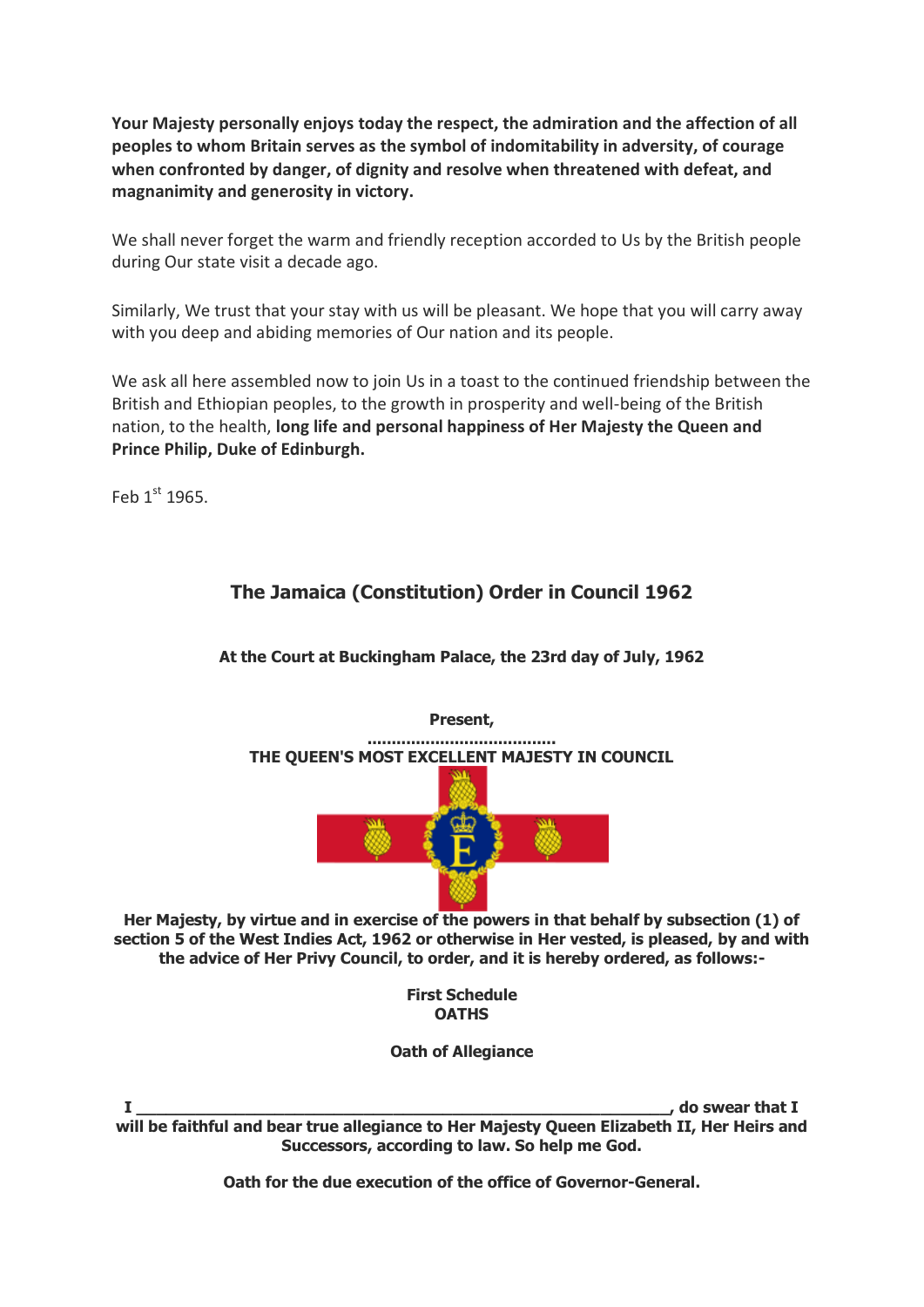**I \_\_\_\_\_\_\_\_\_\_\_\_\_\_\_\_\_\_\_\_\_\_\_\_\_\_\_\_\_\_\_\_\_\_\_\_\_\_ ,do swear that I will well and truly serve Her Majesty Queen Elizabeth II, Her Heirs and Successors, in the office of Governor-General. So help me God.** 

**Judicial Oath.**

**I \_\_\_\_\_\_\_\_\_\_\_\_\_\_\_\_\_\_\_\_\_\_\_\_\_\_\_\_\_\_\_\_\_\_\_\_\_\_\_\_\_\_\_\_\_\_\_\_\_\_\_\_\_\_\_\_, do swear that I will well and truly serve Our Sovereign Lady Queen Elizabeth II, Her Heirs and**  Successors, in the office of **will allow the state of the state of all manner of**  $\overline{\phantom{a}}$ **people after the laws and usages of Jamaica without fear or favour, affection or ill will. So help me God**

**Queen Elizabeth 2nd, utterance to Emperor Haile Selassie I.**

**Diamond and Golden Jubilee recital for all Musicians churches and schools,** 

#### **STATE VISIT TO ETHIOPIA**

#### **THE STATE BANQUET IN ADDIS ABABA.**

**"Your Imperial Majesty:**

**I thank you for the kind words in which you have proposed this toast, and through you, would wish to thank the people of Addis Ababa for the enthusiastic welcome which they gave to myself and my husband on our arrival here today.**

For centuries our two countries were at opposite confines of the known world. Although men talked of a Christian Kingdom in the high mountains of Africa in the middle ages, It was only later, **In the seventeenth century,** that the first recorded contact was made; and a century later that the **Scottish explorer, James Bruce, traveled to the sources of the Nile.**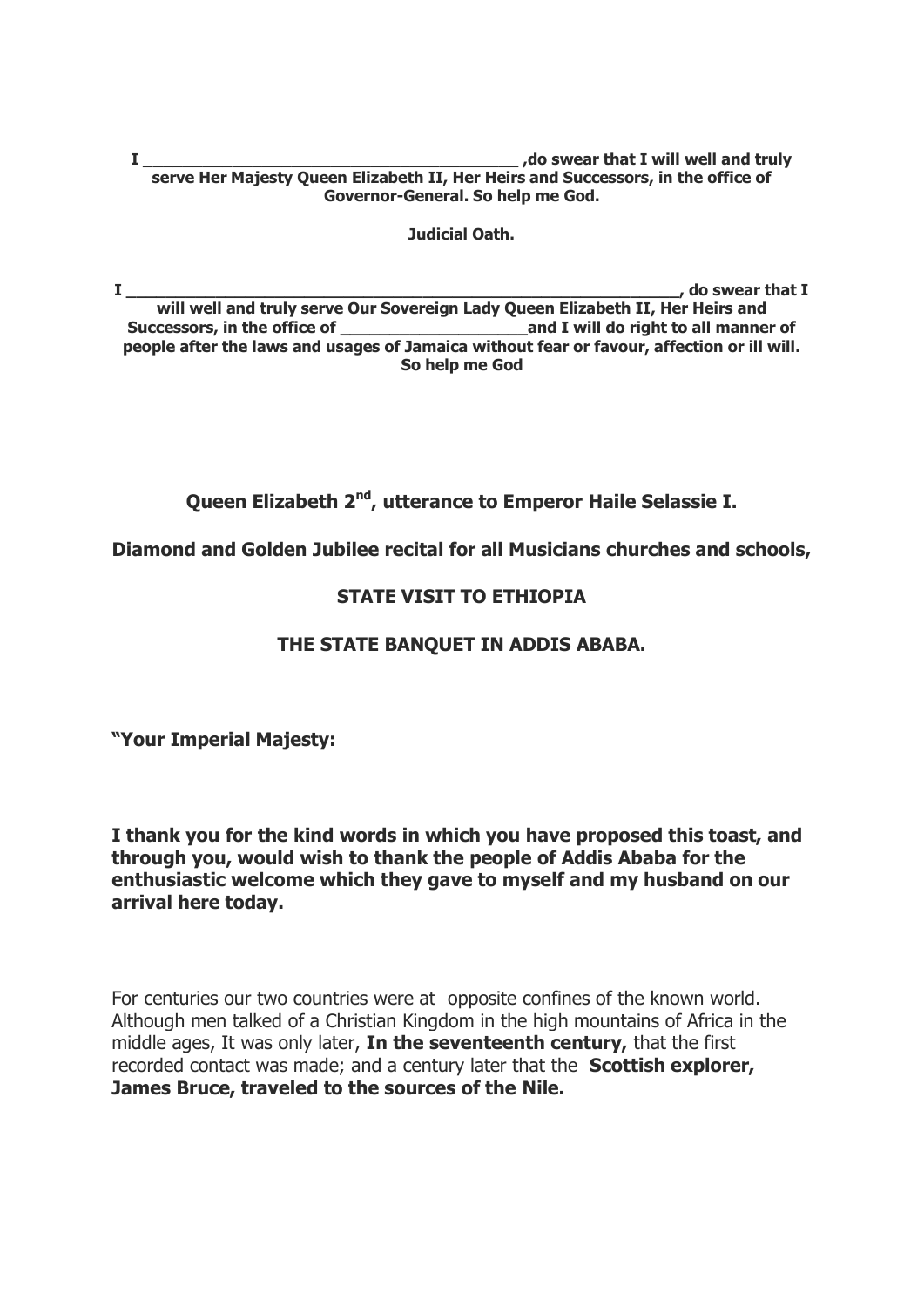The first official British mission to this country was conducted on behalf of my ancestor, **King George 3rd** , to your Imperial Majesty's great-great-grandfather, **King Sahle Selassie.**

**In 1897 a treaty of friendship was signed with the Emperor Menelik 2nd** . This friendship has remained the cornerstone of our relations into modern times and it continued through the dark days of **1935 and 1936,** when your Imperial Majesty came to Britain after a gallant and heroic defiance of a **ruthless aggressor**, until your triumphal return to Addis Ababa in **1941.** This followed a campaign in which our troops fought shoulder to shoulder to restore freedom and independence.

The stirring history of Ethiopia is unique in Africa and it has given Your Imperial Majesty and the people of this country a leading influence in Africa at a critical moment in the political development of this great continent".

"In this Hall, some twenty months ago, a historic dinner was held to mark the first **Summit meeting of the Heads of African States.** That gathering, so full of promise for the future of Africa, was taken on the initiative of Your Imperial Majesty. Today, Addis Ababa is the headquarters of the **Organization of African Unity** and so, in a sense, the center of the African continent. This is the beginning of a splendid concept, and we wish you continued success in such great work.

**For many years, Britain has been intimately concerned with the prosperity and political advancement of Africa.** The heritage we have left is the **independent Commonwealth:** of this Your Imperial Majesty saw something last summer when you visited Kenya, Tanzania and Uganda.

**It is my hope** that the pattern of commercial and industrial relations, which Britain and Ethiopia have so long enjoyed to their mutual benefit, may long continue. Not only is our trade increasing; but, more important perhaps, our investment is expanding. British capital and commercial enterprise are welcomed in Ethiopia. British merchants, engineers and bankers are being drawn here and are keen to find new opportunities".

**"The British Council** provides teachers and scholarships and contributes to the upkeep of two schools, the Wingate School and the English School. In the world of medicine we are giving assistance to the Medical Faculty at the **Haile Selassie I, University,** and to the Princess Tashai Memorial Hospital. In agriculture and other spheres of technical development cooperation is close and fruitful.

As we drove in through this splendid and beautiful city this evening, we saw something of the face of modern Ethiopia; **a shining example of peaceful and purposeful progress achieved under the enlightened leadership of Your Imperial Majesty.** 

We saw how this ancient land was taking advantage of technological progress for the benefit of her people.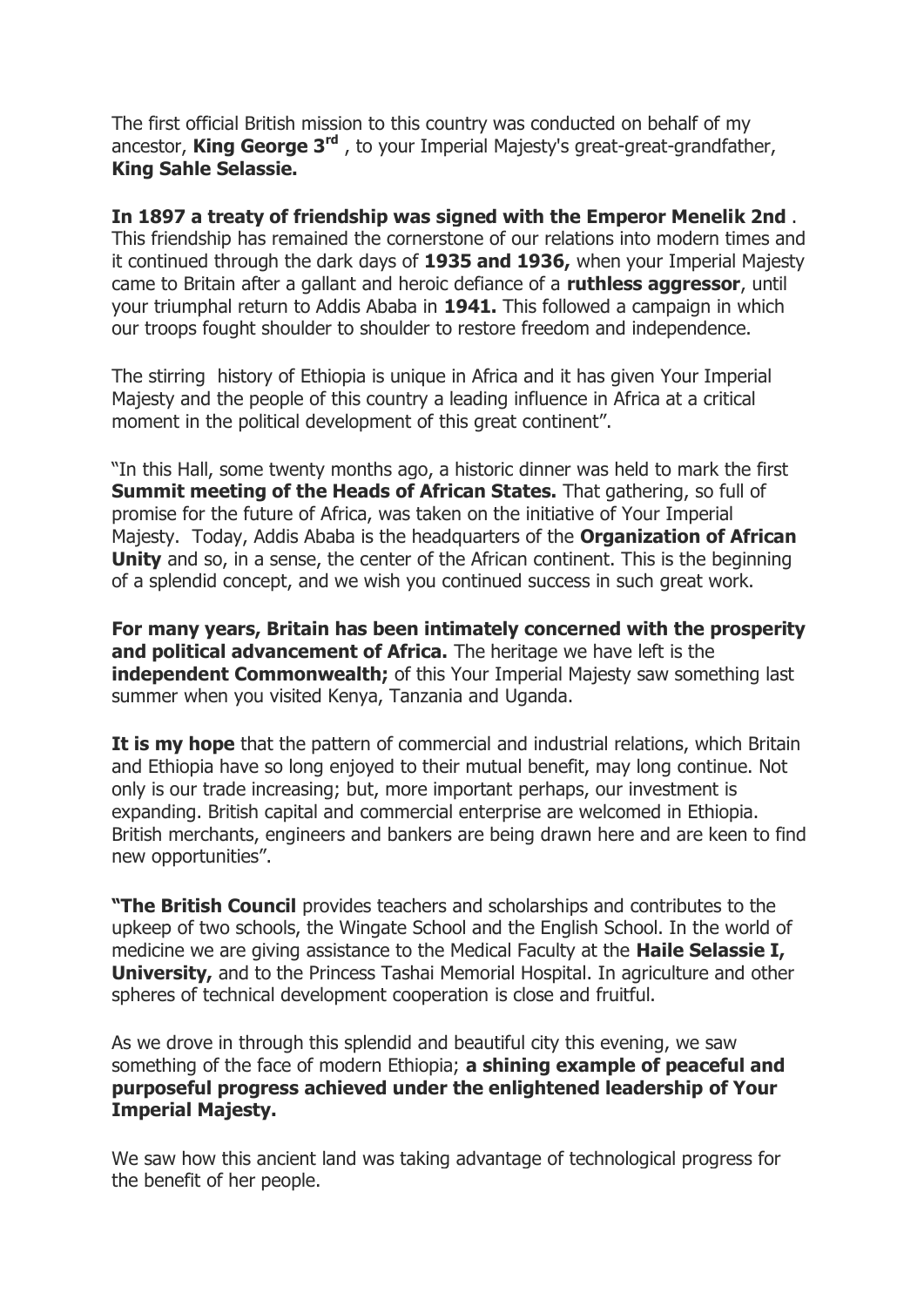All these things have made my husband and me most eager to see something of the new developments in other parts of the country; of your industry, education, medicine and agriculture; of the widely praised beauty of your countryside, and of your ancient capitals of **Gondar and Axum**. We are deeply grateful for your hospitality. We are conscious above all, that as friendship between our two countries will deepen and endure.

**It is my privilege to be the first reigning British Sovereign to set foot on Ethiopian soil.** But your beautiful country is not unknown to my family. My uncle, the Duke of Gloucester, was here for **Your Imperial Majesty's Jubilee in 1955;** he was here, too, some twenty-seven years earlier at the time of your Coronation. Now at last my husband and I can make the acquaintance, at first hand, of a heroic and historic country which has long fascinated us. It is my hope that this occasion tonight in the Banqueting Hall of your predecessor, the **Emperor Menelik 2nd** , that great unifier of your country, will prove to be a happy augury for the future relations between **Europe and Africa.**

I ask you to rise and drink to the health of His Imperial Majesty the Emperor and the people of Ethiopia".

#### **Addis Ababa**

### **"My Lord Mayor:**

It is a great pleasure to my husband and me to be here tonight as your guest at the opening of your magnificent new City Hall. This splendid modern building will be an ornament to the **City of Addis Ababa**.

I am proud to know that there has been some British contribution to the planning and growth to this City – **in many ways the capital of modern Africa.**

I thank you, My Lord mayor, for the great compliment which you have offered me in giving me the Freedom of your city, although after Monday's moving welcome **I hardly feel that I any longer need the key.**

I wish good health to you My Lord Mayor".

#### **GONDAR**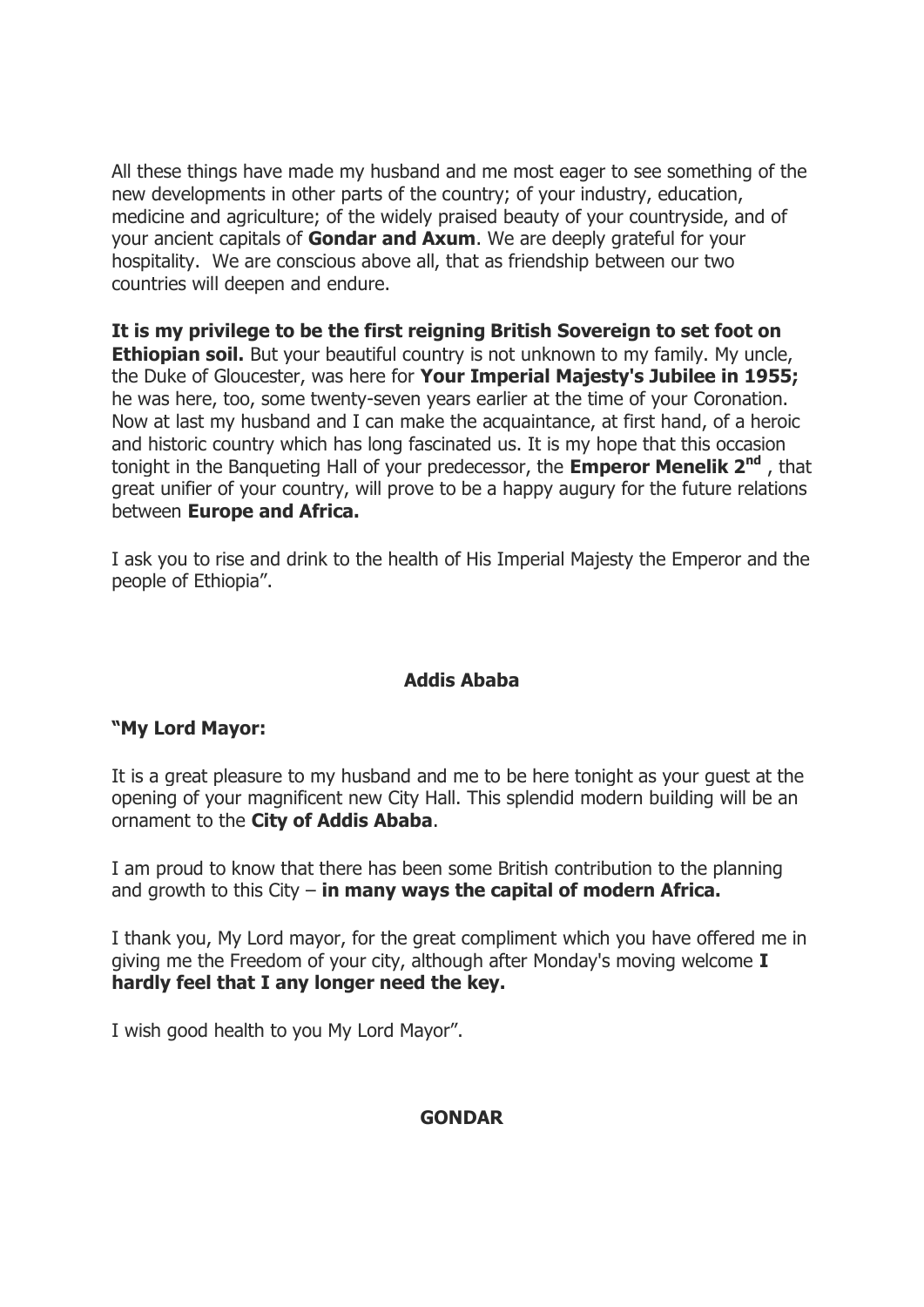"My Lord Mayor:

It is a great pleasure and honor for me to be given the Freedom of this your historic City of Gondar. Even in our distant country of Britain we know of the ancient splendor of your city. We have an enduring link in that **Consul Plowden**, one of the most distinguished men in the joint story of our two countries, lies buried here.

My husband and I are also much moved by the gracious welcome accorded to us by the clergy. **We shall always treasure in memory this brief visit to the ancient home of your Kings and your Church.**

May I thank you, my Lord Mayor, and with you, the people of Gondar, for your kind and hospitable welcome".

## **Asmara,**

My Lord Mayor, I am most honored to be given the freedom of this fine City of Asmara, **and I thank you for the key which symbolizes it.** It gives me great pleasure to agree to your kind suggestion that one of your streets should bear my name. . My husband and I had heard of the remarkable diversity of Ethiopia, its land, people and customs, long before our arrival here last week. It is now our privilege to see for ourselves something of this sturdy maritime land of Eritrea. We are enjoying our stay here and are most grateful for your hospitality.

The links between your people and mine are strong. For twelve years, up to **1952,** the British helped to build up the civil administration of Eritrea. Our friendships have survived the intervening years, and I should like to think that, for you, too, something more tangible has survived.

Today, agriculture and industry, especially the cotton industry, are developing apace. Important works are in hand to expand the key ports of **Massawa and Assab,** and the Navy and the Merchant Marine are based on your shores. Eritrea is playing a vital part in the affairs of this great African country and I trust that the future may be a prosperous one".

#### **FAREWELL FROM IMPERIAL PALACE, ASMARA.**

#### **"Your Imperial Majesty:**

It is with some emotion that I thank you for your kind words and gracious toast at this closing moment of our visit to Ethiopia. For my husband and me these have been seven unforgettable days. **We shall take away indelible impressions of**